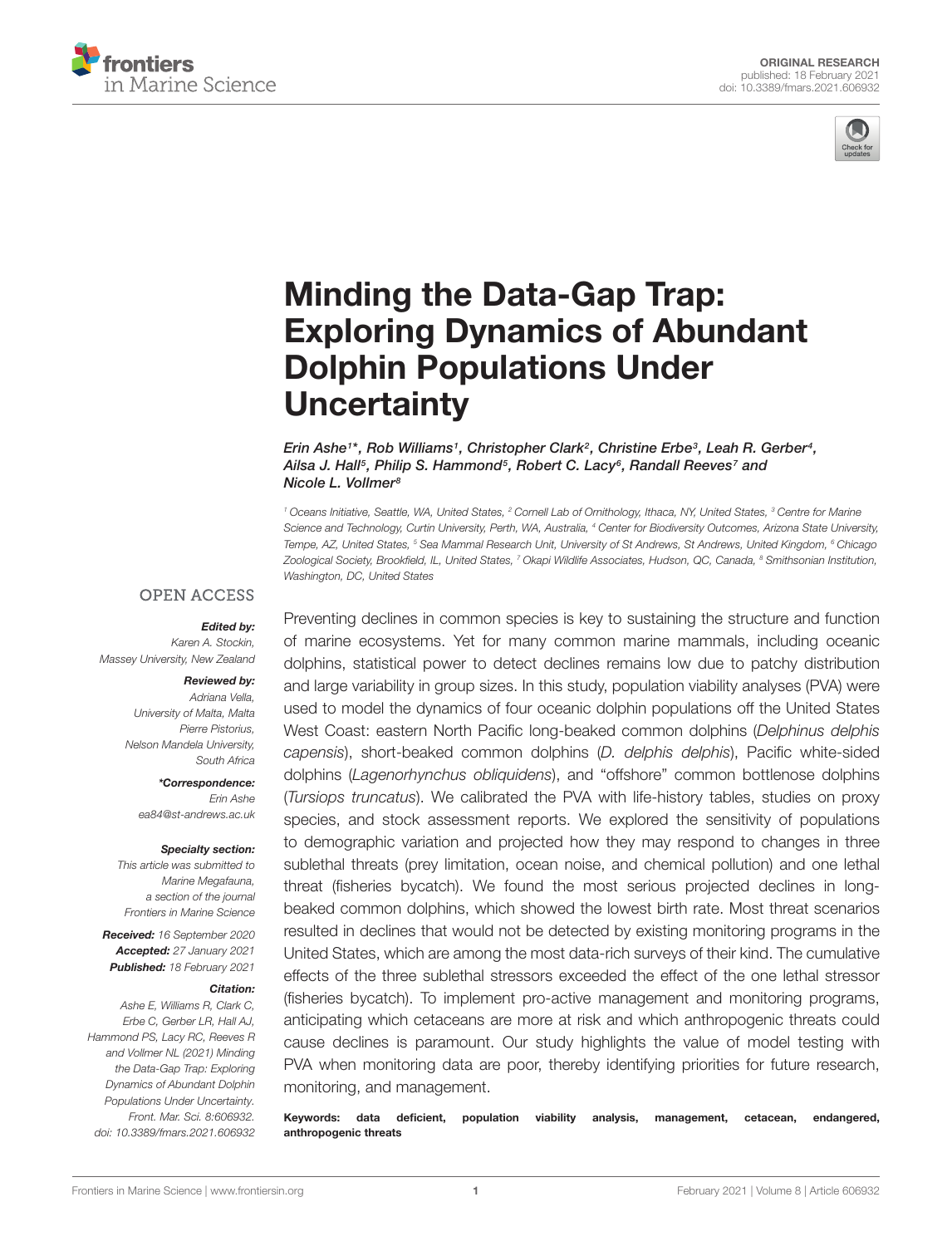# **INTRODUCTION**

Despite calls to move beyond a "crisis discipline" [\(Soulé,](#page-8-0) [1991\)](#page-8-0), conservation biology heavily prioritizes small, localized populations at imminent risk of extinction. This often comes at a cost to abundant (yet declining) populations that underpin ecosystem structure and function [\(Caughley,](#page-7-0) [1994;](#page-7-0) [Gaston and](#page-7-1) [Fuller,](#page-7-1) [2008;](#page-7-1) [Gaston,](#page-7-2) [2010\)](#page-7-2). Continuing declines may become irreversible and lead to substantial ecosystem change [\(Jackson](#page-7-3) [et al.,](#page-7-3) [2001;](#page-7-3) [Ellsworth and McComb,](#page-7-4) [2003;](#page-7-4) [Sekercioglu,](#page-8-1) [2006\)](#page-8-1). Yet, identifying large populations that are declining is challenging when data are lacking and/or statistical power is low.

Knowledge of abundance and population trends is particularly sparse for oceanic mammals. In many parts of the world, no legal obligation exists to monitor the status of marine mammals leading to pronounced data gaps [\(Kaschner et al.,](#page-7-5) [2012\)](#page-7-5). Even in the United States, where monitoring of defined marine mammal stocks is required under the Marine Mammal Protection Act (MMPA), >70% of these stocks lack trend information needed to detect declines [\(Roman et al.,](#page-8-2) [2013\)](#page-8-2). In North America as a whole, the United States MMPA and Canada's Species at Risk Act encourage the equitable monitoring of stocks to prevent declines [\(Mooers et al.,](#page-8-3) [2007\)](#page-8-3) but, in practice, funding is typically focused on endangered taxa. Species listed as threatened under these country's legislation are of higher priority when collecting crucial data on threat impacts (e.g., full necropsies to identify cause of death; [Williams et al.,](#page-9-0) [2008;](#page-9-0) [Reynolds](#page-8-4) [et al.,](#page-8-4) [2009\)](#page-8-4). Pelagic dolphin populations tend not to be listed under national endangered species legislation and there is thus little incentive to study the population-level impacts of human activities (e.g., fishing, offshore oil and gas development, and military sonar exercises; [Booth et al.,](#page-7-6) [2020\)](#page-7-6) on these populations (e.g., [Carretta et al.,](#page-7-7) [2015\)](#page-7-7).

A consequence of the high abundance and large group size of most pelagic dolphin species is that many individuals may be affected if the population is exposed to an anthropogenic threat. For example, large numbers of oceanic dolphins may be exposed to fisheries bycatch in waters beyond national jurisdiction or to high-amplitude noise from seismic surveys or military sonar throughout the world's oceans [\(Jepson et al.,](#page-7-8) [2003;](#page-7-8) [Weilgart,](#page-8-5) [2007;](#page-8-5) [Gerrodette,](#page-7-9) [2009\)](#page-7-9). Patchy distribution and large variation in group size leads to high sampling variability that increases the variance on any abundance estimate of pelagic dolphins [\(Hammond et al.,](#page-7-10) [2013\)](#page-7-10) and decreases the power to detect trends. Even in the best-surveyed United States waters, for example, there is low statistical power to detect "precipitous" declines (i.e., a 50% or greater decline over a 15-year period) in oceanic stocks [\(Taylor et al.,](#page-8-6) [2007b;](#page-8-6) [Kaschner et al.,](#page-7-5) [2012\)](#page-7-5). Lack of data on threat exposure or population decline can lead to a species (or other unit to conserve) remaining in a low concern or datadeficient category; such species are unlikely to be prioritized for conservation assessment [\(Gaston and Fuller,](#page-7-1) [2008;](#page-7-1) [Martín-López](#page-8-7) [et al.,](#page-8-7) [2011\)](#page-8-7). We call this problem the "data-gap trap."

In data-poor contexts, a model-testing approach may be useful to identify which species or populations and threats to them warrant further research. For example, model testing has been used to predict cumulative threat impacts in ecosystems [\(Côté et al.,](#page-7-11) [2016\)](#page-7-11), assess which population parameters are more sensitive to threats in marine populations, and anticipate marine ecosystem responses to policy and management scenarios [\(Bland et al.,](#page-7-12) [2015\)](#page-7-12). Model testing and scenario analysis are also becoming crucial underpinnings of global conservation policy and management [\(Sutherland et al.,](#page-8-8) [2011\)](#page-8-8).

Here, we explore the population dynamics of four species or sub-species of oceanic dolphin off the west coast of the United States: eastern North Pacific long-beaked common dolphin (LBCD, Delphinus delphis capensis), short-beaked common dolphin (SBCD, D. delphis delphis), Pacific white-sided dolphin (PWSD, Lagenorhynchus obliquidens), and "offshore" common bottlenose dolphin (OBND, Tursiops truncatus). We note that the taxonomic resolution of some of these species is in flux and that population definitions are not well understood (e.g., [McGowen et al.,](#page-8-9) [2009,](#page-8-9) [2020;](#page-8-10) [Perrin et al.,](#page-8-11) [2011;](#page-8-11) [Vollmer](#page-8-12) [et al.,](#page-8-12) [2019\)](#page-8-12). In particular, there is ongoing debate about whether long- and short-beaked common dolphins represent different populations, ecotypes, subspecies or species [\(Cunha](#page-7-13) [et al.,](#page-7-13) [2015\)](#page-7-13). Here we consider them as different "units to conserve" and throughout this paper refer to each as a population [\(Taylor et al.,](#page-8-13) [2010\)](#page-8-13).

We model how these populations are likely to respond to changes in three sublethal threats (prey limitation, ocean noise, and chemical pollution) and one lethal threat (fisheries bycatch). Within our data-poor context, we rely on inter-specific variation in life-history traits and known threat impacts (i.e., variability in prey density, effects of ocean noise on foraging efficiency, and effects of contaminants on probability of calf survival) to calibrate population viability analyses (PVA). Specifically, our PVA approach provides an opportunity to review, collate, and integrate existing life-history and threat information into a demographic framework. We highlight how a model-testing approach can help predict the cumulative impacts of different stressors and identify which species and/or threats warrant further monitoring to fill data gaps. Given the lack of data, we do not use our PVA to estimate minimum viable population size or to estimate the probability of extinction, which are known challenges with even the most robust PVA [\(Ruggiero et al.,](#page-8-14) [1994;](#page-8-14) [Reed et al.,](#page-8-15) [2002;](#page-8-15) [Chaudhary and Oli,](#page-7-14) [2020\)](#page-7-14). Rather, our study constitutes a first step toward finding solutions to the data-gap trap for small cetaceans (i.e., whales, dolphins, and porpoises), a taxonomic group plagued by data uncertainty worldwide.

# MATERIALS AND METHODS

## Case Studies

A PVA can be used to model population growth rate and to simulate the probability of extinction of populations in a range of conservation contexts [\(Lacy,](#page-8-16) [2000;](#page-8-16) [Coulson et al.,](#page-7-15) [2001\)](#page-7-15). The four dolphin populations identified above were selected as case studies based on a number of characteristics: their large population sizes [\(Barlow and Forney,](#page-7-16) [2007\)](#page-7-16), the availability of basic data on both life history [\(Taylor et al.,](#page-8-17) [2007a\)](#page-8-17) and fisheries-related mortality [\(Carretta et al.,](#page-7-7) [2015\)](#page-7-7), and the typically low statistical power to detect population trends [\(Taylor et al.,](#page-8-6) [2007b\)](#page-8-6).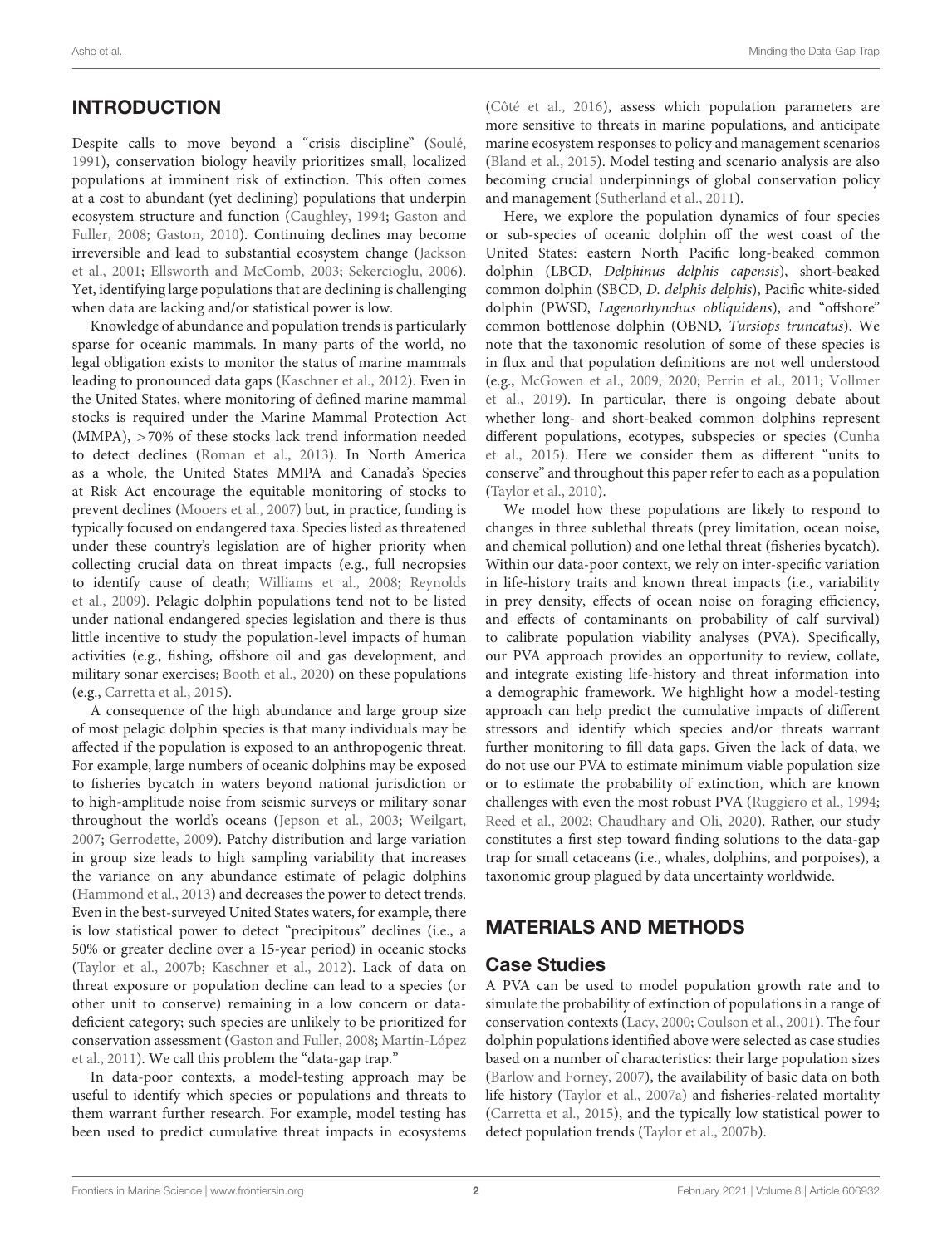For each population, a population model was constructed in Vortex v. 10 [\(Lacy and Pollak,](#page-8-18) [2015\)](#page-8-18) using the best information available on demography and threat impacts. Vortex is an individual-based simulation that steps through the demographic events that can occur each year (reproduction, sex determination of newborns, annual survival of each age class, immigration and emigration, harvest of individuals, truncation of population size if it exceeds carrying capacity) and then generates the population trajectory as the aggregate of the fates of the individuals. Occurrences of demographic events for each individual are simulated as binomial sampling processes from the specified demographic rates (as probabilities), with those probabilities being age and sex specific, subject to variation over time (environmental variation), and optionally influenced by individual variability in genetics or other properties. The structure of the Vortex model is described in [Lacy](#page-8-16) [\(2000\)](#page-8-16). The Vortex software and a full manual are freely available at [http:](http://scti.tools/vortex) [//scti.tools/vortex.](http://scti.tools/vortex)

The absence of empirical data for some species required us to draw on other cetacean species or populations from other locations. To parameterize the PVA, the default values used in IUCN assessments [\(Taylor et al.,](#page-8-17) [2007a\)](#page-8-17) were used as inputs (**[Table 1](#page-2-0)**) as empirical demographic estimates were lacking for all four populations. In order to speed up processing time of the individual-based models run in Vortex, all four populations were set to the same initial population size (1,000 individuals) to explore mean trajectories. Our primary objective was to assess the relative influences of different factors on population growth rates, not absolute effects on population sizes. In addition, our aim was not to model pristine populations in the absence of anthropogenic threats, but rather to explore realistic demographic rates and levels of threats under different management scenarios [\(Bland et al.,](#page-7-12) [2015;](#page-7-12) [Rowland et al.,](#page-8-19) [2020\)](#page-8-19). Therefore, a "baseline" model was first developed to represent the trajectories of the four populations if demographic rates remained at current levels for each, with bycatch set at current levels and assuming no additional threats.

We ran 10,000 iterations of the population model where threat levels were varied by sampling from a uniform distribution

<span id="page-2-0"></span>TABLE 1 | Parameter inputs for the baseline population viability analyses (PVA) for the following: Common Bottlenose Dolphins CA-WA-OR Offshore Stock (OBND); Pacific Shite-Sided Dolphins CA-OR-WA Northern and Southern Stocks (PWSD); Short-Beaked Common Dolphins CA-OR-WA stock (SBCD); and Long-Beaked Common Dolphins CA Stock (LBCD).

| Parameter                         | <b>OBND</b>           | <b>PWSD</b>          | <b>SBCD</b>           | <b>LBCD</b>            |
|-----------------------------------|-----------------------|----------------------|-----------------------|------------------------|
| Age at first reproduction (years) | $9.5^{\rm a}$         | 10 <sup>a</sup>      | ga                    | ga                     |
| Female age of senescence (years)  | 48 <sup>a</sup>       | 46 <sup>a</sup>      | 31 <sup>a</sup>       | 31 <sup>a</sup>        |
| Annual birth rate                 | $26.32%$ <sup>a</sup> | $23.8%$ <sup>b</sup> | 27%                   | 18.80% <sup>c</sup>    |
| Adult mortality rate              | $5%^a$                | $5%$ <sup>a</sup>    | $5%^a$                | $5%$ <sup>a</sup>      |
| Calf mortality rate               | $24%$ <sup>a</sup>    | $20.2%$ <sup>a</sup> | $20.20%$ <sup>a</sup> | $20.20\%$ <sup>a</sup> |

<sup>a</sup>[Taylor et al.,](#page-8-6) [2007b.](#page-8-6)

<sup>b</sup>[Ashe,](#page-7-17) [2015.](#page-7-17)

<sup>c</sup>[Kellar et al.,](#page-7-18) [2014.](#page-7-18)

across the plausible ranges described below (**[Table 2](#page-3-0)**). The cumulative effect of all threats was not modeled; given the necessarily indirect estimates of model parameters, a full exploration of interactions among threats (i.e., their cumulative effects) would not be warranted. Unless otherwise noted, all information was taken from the U.S. Pacific Marine Mammal Stock Assessment: 2014 [\(Carretta et al.,](#page-7-7) [2015\)](#page-7-7). The Vortex input file with all scenarios examined in this study is available in the [zenodo.org](http://zenodo.org) repository at [http://doi.org/10.5281/zenodo.](http://doi.org/10.5281/zenodo.4292353) [4292353.](http://doi.org/10.5281/zenodo.4292353)

### Prey Availability

Currently, no quantitative relationships have been published between prey variability and the demography of the study populations. The demographic consequences of interannual variability in prey abundance have been studied in other cetaceans (e.g., St. Lawrence beluga whales, Delphinapterus leucas; [Mosnier et al.,](#page-8-20) [2015;](#page-8-20) and "southern resident" killer whales, Orcinus orca; [Ward et al.,](#page-8-21) [2009;](#page-8-21) [Ford et al.,](#page-7-19) [2010;](#page-7-19) [Williams et al.,](#page-9-1) [2016\)](#page-9-1). Although belugas are more distantly related to our oceanic dolphins than are killer whales [\(McGowen et al.,](#page-8-9) [2009\)](#page-8-9), prey base-demography relationships for belugas were used because the killer whale studies focused on a population with extreme dietary specialization, whereas oceanic dolphins and belugas are generalist predators.

To quantify the prey base-demography relationship, we fitted a logistic regression of beluga calf mortality to an index of springseason herring biomass ranging from 0 to 1 with a "middle of the road" baseline scenario of 0.5 [\(Mosnier et al.,](#page-8-20) [2015\)](#page-8-20). To derive a multiplier of the baseline survival factor, the survival rate provided by the logistic regression (survival =  $\frac{1}{1+e^{-0.3634-1.5517 \times Prey}}$ ; standard error (SE) of the slope = 0.5538) was divided by the survival predicted for the baseline index (survival  $= 0.758$  at prey index = 0.5). This allowed us to infer survival for different levels of prey availability for each population. The regression was not forced through the origin, so the model does not predict zero probability of survival when prey availability is zero. The model structure assumes that generalist predators such as dolphins would switch to an alternative prey species when the preferred prey species is unavailable.

## Ocean Noise

Effects of ocean noise on dolphin demography were modeled as a reduction in prey availability caused by the acoustic masking of dolphin echolocation and communication signals and/or behavioral disturbance. The relative risks of acoustic disturbance (including masking) for our species were computed as the integral (over frequency) of the 95th percentile of ship noise (reported by [Veirs et al.,](#page-8-22) [2016\)](#page-8-22), minus the species-specific audiogram (Figure 3A in [Erbe et al.,](#page-7-20) [2016\)](#page-7-20), plus the critical ratio (Figure 4A in [Erbe et al.,](#page-7-20) [2016\)](#page-7-20).

Noise impacted calf mortality through the prey-demography relationship described above. Noise effects were also modeled as an index ranging from 0.5 to 2.0 (with a baseline of 1.0) as a multiplier of foraging efficiency. We tested the effects of rising noise levels (i.e., noise levels in the North Pacific are thought to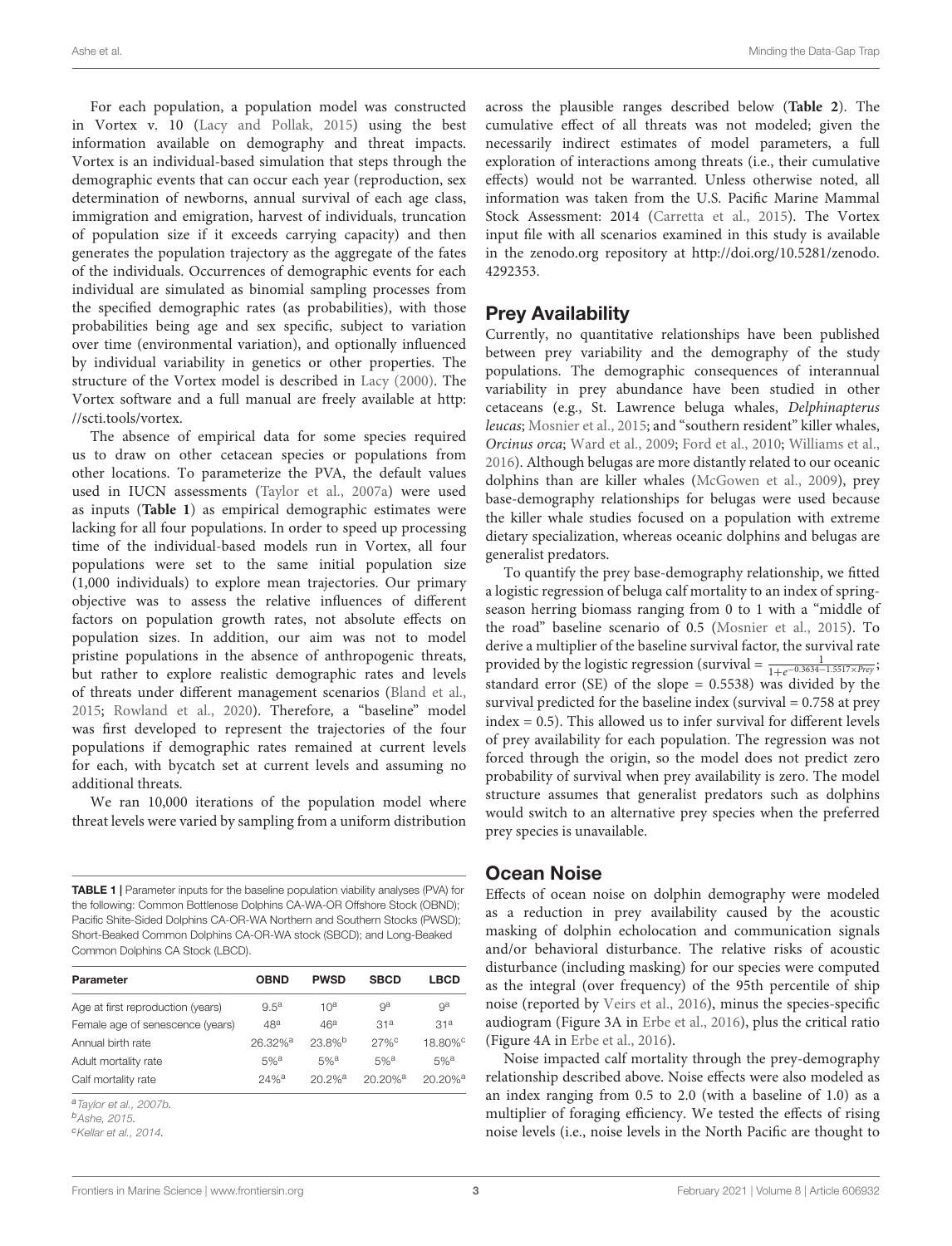| <b>Species</b> | Prey                                                                                                                                                                                            | Noise <sup>1</sup>                                                                                | <b>Contaminants</b>                                                                        |
|----------------|-------------------------------------------------------------------------------------------------------------------------------------------------------------------------------------------------|---------------------------------------------------------------------------------------------------|--------------------------------------------------------------------------------------------|
| OBND           | Smelt, perch, and pollock: perch are slow-growing<br>and depleted and some smelt stocks are Endangered<br>(e.g., Delta smelt). Both are impacted by drought                                     | Relative risk of masking greater than<br>for the other species due to most<br>sensitive audiogram | Levels 100.43 ppm (samples<br>from the Northwest Pacific)<br>reduced by 97.5% <sup>2</sup> |
| <b>PWSD</b>    | Herring and sardines: sardines off the West Pacific<br>coast (Japan) declining since 2006, some herring<br>stocks are depleted with patchy distributions and<br>vulnerability to climate change | Relative risk of masking lower than<br>for the other species due to less<br>sensitive audiogram   | 8.7 ppm (samples from Japan) <sup>3</sup>                                                  |
| <b>SBCD</b>    | Some herring stocks depleted, patchy distribution,<br>vulnerable to climate change                                                                                                              | Relative risk of masking in between<br>those of OBND and PWSD                                     | Not available, but likely similar to<br>I BCD                                              |
| <b>LBCD</b>    | Squid and herring: some herring stocks depleted,<br>patchy distribution, vulnerable to climate change                                                                                           | Relative risk of masking assumed<br>identical to that of SBCD                                     | 15 ppm (samples from Korea) <sup>2,4</sup>                                                 |

<span id="page-3-0"></span>TABLE 2 | Review of the impacts of three threats on four oceanic dolphin populations off the Pacific Coast of the United States: Pacific offshore bottlenose dolphins (OBND), white-sided dolphins (PWSD), short-beaked common dolphins (SBCD), and long-beaked common dolphins (LBCD).

<sup>1</sup> [Figure 2](#page-5-0) (this paper).

<sup>2</sup>[Aguilar et al.,](#page-7-21) [2002.](#page-7-21)

<sup>3</sup>[Kajiwara et al.,](#page-7-22) [2006.](#page-7-22)

<sup>4</sup>[Moon et al.,](#page-8-23) [2010.](#page-8-23)

be increasing by 2.5–3.0 dB every decade; [McDonald et al.,](#page-8-24) [2006\)](#page-8-24). The upper end of the multiplier was derived from the Okeanos global pledge to reduce the contribution of shipping to global ocean noise levels by 50% in a decade [\(Williams et al.,](#page-8-25) [2014\)](#page-8-25).

### Contaminants

In the absence of information on the relationship between oceanic dolphin demography and tissue concentrations of polychlorinated biphenyls (PCBs), we used a relationship for marine mammals based on annual accumulation rates and calf mortality [\(Hall et al.,](#page-7-23) [2006,](#page-7-23) [2018\)](#page-7-24). We followed Hall's (2006) model where calves, during gestation and lactation, acquire a PCB level of 77% of the maternal level (the mother depurates this amount and reduces her own PCB load). We assumed that when a calf dies in its first year of life, the reduction in PCBs in the mother is half this amount [\(Hall et al.,](#page-7-23) [2006\)](#page-7-23). Following the first year of life, PCBs are assumed to accumulate in tissues at a constant rate, except for the depuration that occurs when a female produces and nurtures a calf.

Few data are available on mean levels of PCBs in oceanic dolphins, so we modeled the effects of annual PCB accumulation ranging from optimistic to pessimistic scenarios (0.0–5.0  $\mu$ g/g/y), resulting in predictions spanning previously reported values. With this model of accumulation and depuration applied in individual-based simulations, accumulation rates of 5.0  $\mu$ g/g/y resulted in mean levels of ∼115.0 µg/g in adult males and 45.0  $\mu$ g/g in adult females, with an approximately linear relationship between accumulation rate and mean levels in the population.

We applied the logistic regression derived by [Hall et al.,](#page-7-23) [2006,](#page-7-23) calf mortality =  $\frac{1}{1+e^{1.442-0.031 \times PQB}}$ ; SE of the slope = 0.008; SE of the intercept = 0.368; PCB measured in maternal blubber as  $\mu$ g/g). This relationship predicts 19.1% calf mortality when PCB levels are zero, slightly less than the 20.2% mortality estimated for PWSD, SBCD, and LBCD (**[Table 1](#page-2-0)**; [Taylor et al.,](#page-8-17) [2007a\)](#page-8-17). The mortality rate of 20.2% was projected from the PCB response relationship using mean PCBs in maternal blubber at 2.0  $\mu$ g/g. For modeling PCB impacts in OBND, we adjusted the intercept of the logistic regression to 1.215 so that a low PCB level of  $2.0 \mu$ g/g would result in the observed baseline calf mortality rate of 24% (**[Table 1](#page-2-0)**).

## Bycatch Mortality

Bycatch was assessed using the estimates of entanglement in fishing gear from the NOAA Stock Assessment Reports for each population available at the time of the study [\(Carretta et al.,](#page-7-7) [2015\)](#page-7-7). Population-specific information on bycatch mortality was rescaled to predict the expected bycatch mortality rate in an initial population size of 1,000 individuals in each population. Bycatch was treated as the annual removal of 11.8 individuals from a population of 26,930 PWSD; 2.0 removals from 1,006 OBND; 64.0 removals from 411,211 SBCD; and 13.0 removals from 107,016 LBCD [\(Carretta et al.,](#page-7-7) [2015\)](#page-7-7). To test plausible alternative levels, bycatch was varied from zero to five times the estimated level. This plausible range captured variation expected from mitigation strategies at one end to low carcass detection rates or underestimation of bycatch mortality in poorly monitored fisheries at the other end [\(Williams et al.,](#page-8-26) [2011\)](#page-8-26).

## RESULTS

All four populations were projected to have low intrinsic rates of population growth  $(r)$ , which result from a long period of gestation and lactation. Our baseline models indicate that all four populations may have low (or negative) growth rates under current levels of bycatch and contaminants. The point estimates of mean Population Growth Rate  $(r)$  across the 100-year simulations in the absence of bycatch were: LBCD,  $r = -0.021$ ; PWSD,  $r = 0.001$ ; SBCD,  $r = -0.001$ ; and OBND,  $r = 0.005$ . The more optimistic predictions for OBND populations are driven, in part, by an expectation of a long reproductive lifespan that offsets higher calf mortality (**[Table 1](#page-2-0)**). Given reported levels of bycatch along the west coast of the United States, the mean rate of increase for OBND drops to  $r = 0.003$ . For the other three populations, the estimated bycatch is so low that  $r$  is reduced by <0.001.

All four populations were predicted to be highly sensitive to reductions in prey, causing a ∼2% decline in population growth rate at the highest levels of prey reduction (**[Figure 1](#page-4-0)**). The ranking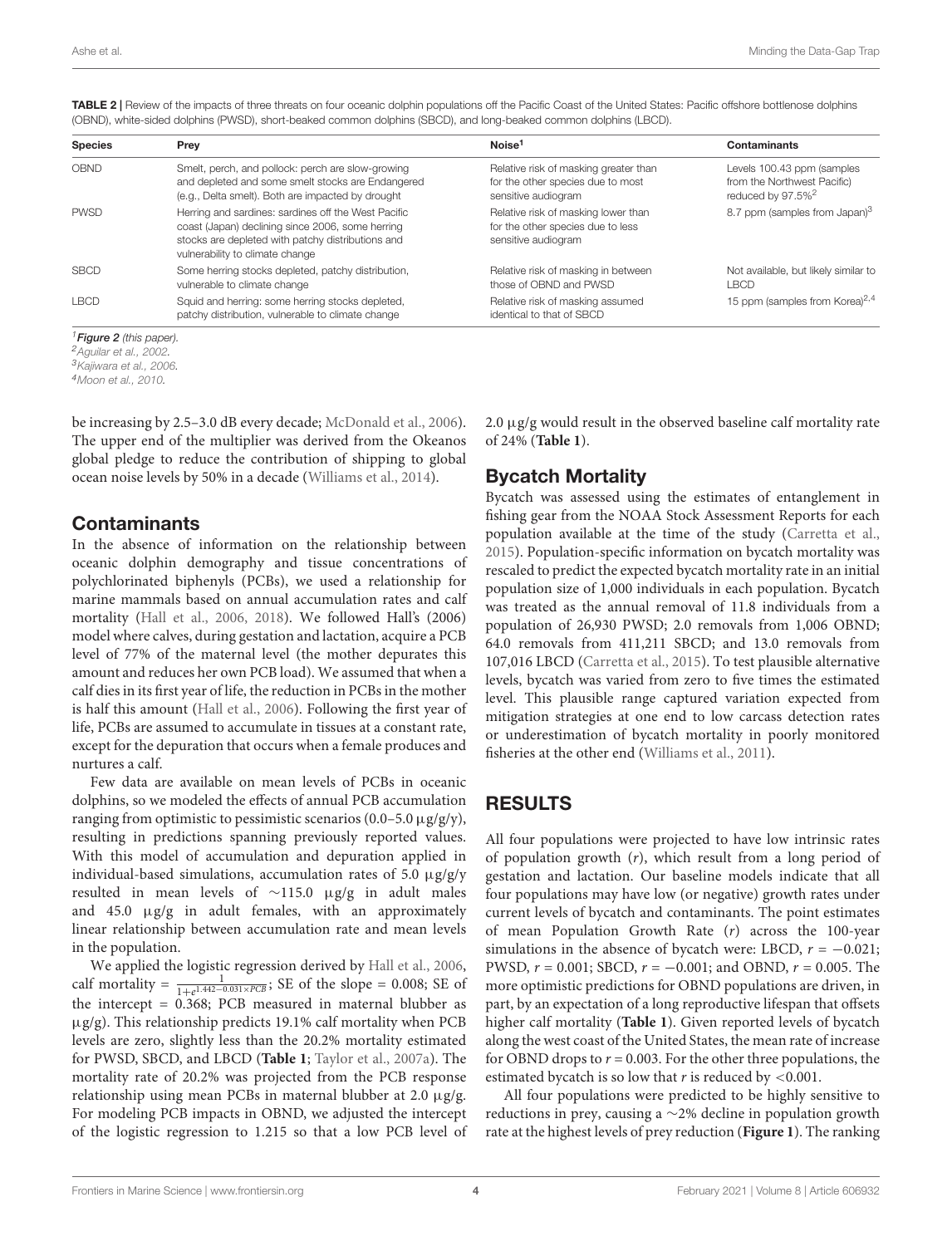

<span id="page-4-0"></span>four oceanic dolphin populations. The effects of noise on population growth rate were modeled as a reduction in prey availability caused by the acoustic masking of dolphin echolocation and communication signals and/or behavioral disturbance. The relative mean population growth rate projected under each threat (index on x-axis) is shown with the remaining threats held at baseline levels. See section "Materials and Methods" for further definitions of threats, threat indices, and baseline levels. OBND, Pacific offshore bottlenose dolphins; PWSD, white-sided dolphins; SBCD, short-beaked common dolphins; and LBCD, long-beaked common dolphins; PCBs, polychlorinated biphenyls.

of populations in terms of sensitivity to prey limitation mirrors the ranking of populations in terms of population growth rate: LBCD are expected to be most vulnerable to prey limitation and OBND (with the highest growth rate) least vulnerable (**[Figure 1](#page-4-0)**). Even the most optimistic scenarios failed to predict an increasing population for LBCD (**[Figure 1](#page-4-0)**).

Because the effects of noise on population growth rate were modeled as modifying the prey-demography link, the structure of the model is such that noise amplifies the effects of prey limitation on dolphin population growth rate (**[Figure 1](#page-4-0)**). As a result, the ranking of populations from most to least likely to show a population-level consequence of noise (OBND > SBCD > PWSD) is the same as for prey limitation. Recall that noise and disturbance in **[Figure 1](#page-4-0)** refers to the relative rate of foraging efficiency under the various noise scenarios (e.g., a value of 2 corresponds to a doubling of foraging efficiency, whereas a value of 0.5 corresponds to a halving of foraging efficiency over the baseline reference point). Masking (**[Figure 2](#page-5-0)**) offers a different perspective on the sensitivity of the four dolphins to chronic ocean noise from ships and other human activities. Given no additional information, we predict that OBND should be most sensitive to noise over a broad range of frequencies, and PWSD least sensitive (**[Figure 2](#page-5-0)**).

If impacts of PCBs on oceanic dolphins are similar to those reported for coastal cetaceans [\(Hall et al.,](#page-7-24) [2018\)](#page-7-24), plausible levels of PCBs are predicted to cause population declines in all four oceanic dolphin populations by increasing calf mortality rates (**[Figure 1](#page-4-0)**). The predicted impact of PCBs on population growth rate appears to be greatest in LBCD and smallest in OBND (**[Figure 1](#page-4-0)**). The highest level of PCB accumulation resulted in population declines in all four populations. The bycatch mortality rates tested were low and had negligible impacts on the growth rates of PWSD, SBCD, and LBCD, while having a small impact on OBND.

The proportion of variance in population growth accounted for by each of the four threats across the ranges tested is given in **[Table 3](#page-5-1)**.

## **DISCUSSION**

Prioritizing which species to monitor and focus conservation resources on is now a cornerstone of conservation biology, a process known as conservation "triage" [\(Bottrill et al.,](#page-7-25) [2008\)](#page-7-25). Unfortunately, this may result in funding only being awarded under times of crisis or to species with dire conservation status [\(Restani and Marzluff,](#page-8-27) [2002;](#page-8-27) [Kareiva and Marvier,](#page-7-26) [2003;](#page-7-26) [Joseph](#page-7-27)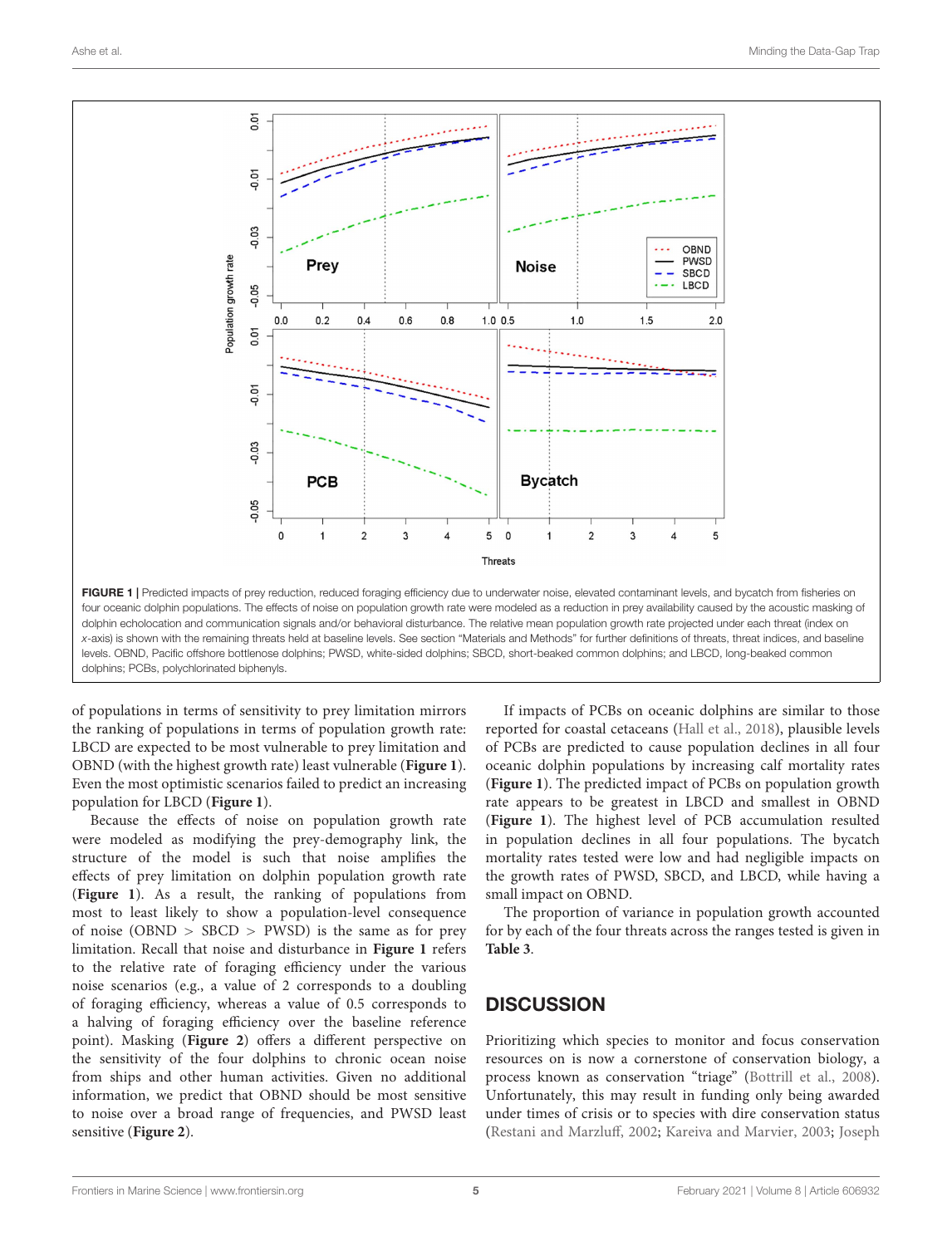

<span id="page-5-0"></span>[et al.,](#page-7-27) [2009\)](#page-7-27). Existing survey data off the west coast of the United States are expected to have low power (13–29%) to detect a 50% decline in 15 years [\(Taylor et al.,](#page-8-6) [2007b\)](#page-8-6). Given the low precision of many monitoring programs [\(Taylor et al.,](#page-8-6) [2007b\)](#page-8-6), we explored the value of PVA to model population declines under plausible scenarios of threat.

Conservation science involves making difficult decisions in the absence of perfect knowledge [\(Taylor and Gerrodette,](#page-8-29) [1993\)](#page-8-29). There is a great deal of uncertainty in each of our predictions, in

<span id="page-5-1"></span>TABLE 3 | Proportion of variance in population growth explained by each threat for four oceanic dolphin species: Pacific offshore bottlenose dolphins (OBND), white-sided dolphins (PWSD), short-beaked common dolphins (SBCD), and long-beaked common dolphins (LBCD).

|                         | <b>OBND</b> | <b>PWSD</b> | <b>SBCD</b> | <b>LBCD</b> |
|-------------------------|-------------|-------------|-------------|-------------|
| <b>Threats</b>          |             |             |             |             |
| Prey                    | 0.169       | 0.187       | 0.198       | 0.160       |
| <b>Noise</b>            | 0.049       | 0.056       | 0.061       | 0.052       |
| Contaminants            | 0.225       | 0.254       | 0.240       | 0.296       |
| <b>Bycatch</b>          | 0.080       | 0.004       | 0.000       | 0.000       |
| <b>Model parameters</b> |             |             |             |             |
| Calf mortality baseline | 0.237       | 0.214       | 0.227       | 0.164       |
| Contaminants slope      | 0.051       | 0.060       | 0.055       | 0.058       |
| Prey slope              | 0.050       | 0.059       | 0.054       | 0.048       |
| Residual                | 0.140       | 0.166       | 0.166       | 0.222       |
|                         |             |             |             |             |

Threat levels were sampled from a uniform distribution. Uncertainty in three model parameters (calf mortality intercept, regression slope of maternal contaminants to calf survival, and regression slope of prey abundance to calf survival) was sampled from normal distributions with mean and standard errors from the logistic regression models. Residual variation was due to stochastic variation among individuals and small non-linear interactions among threats.

part because they rely on life-history tables of bycaught animals and information derived from population models and threat responses of other cetacean species. Because our models rely on placeholder data, our results should be interpreted as plausible, model-tested ranges and alternatives. However, our models can provide insights into how threats may impact each of the four dolphin populations and highlight where accurate populationlevel data are most needed.

Of most concern, our models project that declines of >20% per decade could be occurring under current threat levels, while the power to detect those declines using existing survey data is near zero [\(Taylor et al.,](#page-8-6) [2007b\)](#page-8-6). SBCDs showed relatively stable population growth rates ( $r = -0.001$ ) under baseline conditions and an ability to withstand low levels of all three sublethal stressors (**[Figure 1](#page-4-0)**). SBCDs and PWSDs were the only populations whose growth rates spanned 0 for all three threats. In other words, across the range of threat values we considered, each threat has the potential to tip a stable population into decline. Conversely, mitigating any threat has the potential to cause the stabilization or recovery of a declining population. In the absence of accurate monitoring and threat-response data, these results provide some hints as to how alternative management responses could aid the conservation status of these populations.

Reported levels of bycatch were found to be negligible for all four populations (**[Table 3](#page-5-1)** and **[Figure 1](#page-4-0)**). However, this would not be the case in regions where high bycatch mortality was occurring in unmonitored fisheries (e.g., in international waters or in countries with insufficient resources to conduct adequate bycatch monitoring). As noted above, we did not pursue a cumulative effects model, because a fully factorial analysis of interactions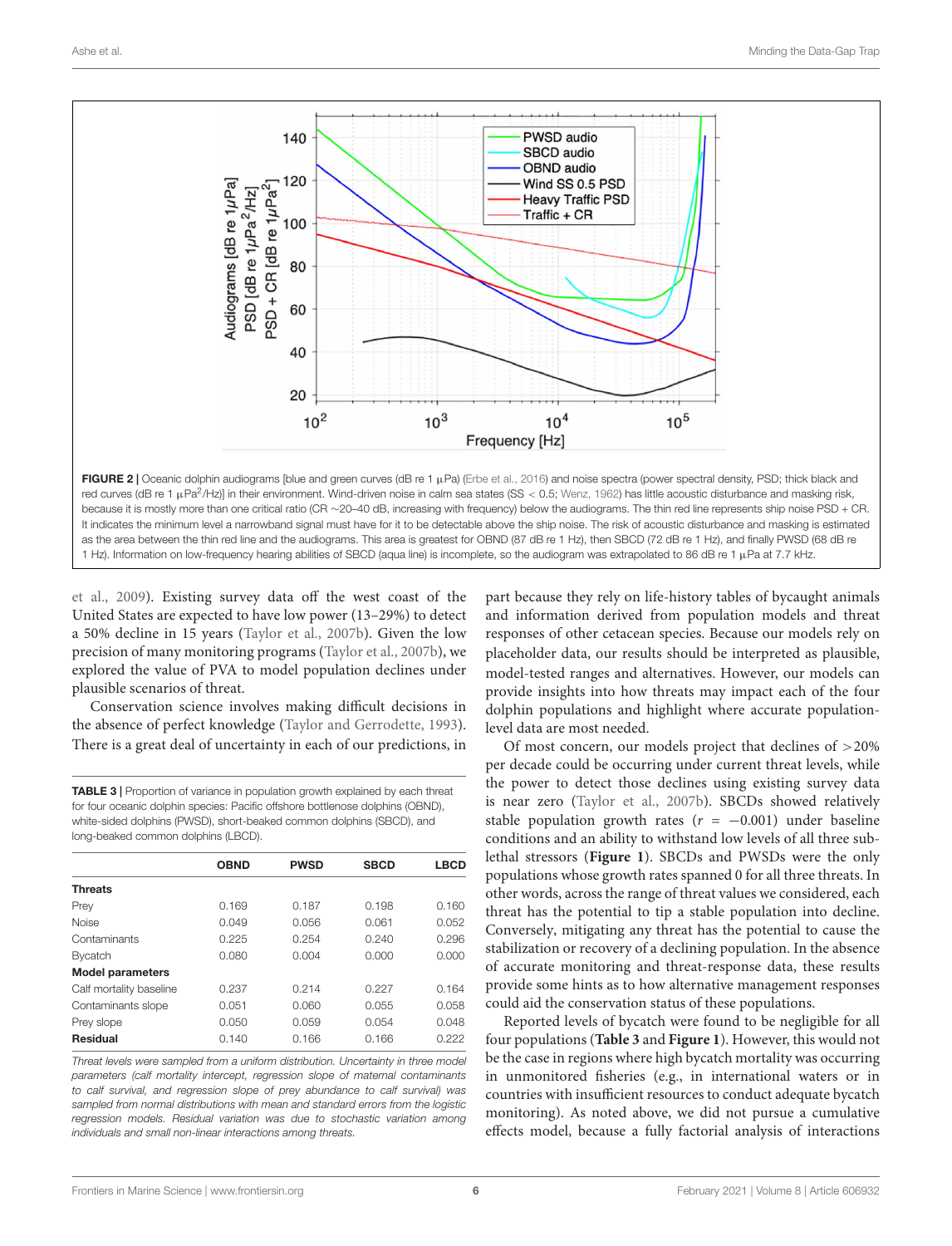among threats would stretch the modeling too far for the data. If we assumed that the cumulative effects were additive, for all four populations, the cumulative effects of the three sublethal threats tested (prey limitation, ocean noise, and chemical pollution) would easily exceed the effects of the lethal threat (bycatch).

From our simulation study, we tentatively conclude that LBCD are least resilient and OBND most resilient to prey limitation (**[Figure 1](#page-4-0)**), an important insight for management. Given the large overlap in diet among all four focal populations in the California Current [\(Bearzi,](#page-7-28) [2005\)](#page-7-28), understanding the status of the main prey species is paramount. This exercise has become more tractable in recent years with the release of the RAM (Ransom A. Meyers) Legacy Database, which includes time series of fish stock assessments [\(Ricard et al.,](#page-8-30) [2012;](#page-8-30) [Melnychuk et al.,](#page-8-31) [2017\)](#page-8-31). Correlating interannual variability in prey abundance with demographic parameters of the four dolphin populations may prove useful (as it has been for killer whales and belugas; [Ford et al.,](#page-7-19) [2010;](#page-7-19) [Mosnier et al.,](#page-8-20) [2015\)](#page-8-20), possibly using archived time-series data on the reproductive status of bycaught animals. Similarly, prey-demography links could be derived from comparisons of pregnancy rates of bycaught animals in years with high and low prey abundance (e.g., [Williams et al.,](#page-9-2) [2013\)](#page-9-2).

We conclude that vessel noise and disturbance could be important factors to consider in any conservation plan for the four dolphin populations. There is sufficient information to conclude, tentatively, that ocean noise can affect the trajectory of any of the four populations (**[Figure 1](#page-4-0)**), with the loss of acoustic space greatest for OBNDs and smallest for SBCDs and LBCDs. Although noise may not be the biggest threat we considered, it may well be the most amenable to mitigation. Time-area closures, speed restrictions on large ships, and whale-watching regulations for small boats [\(Tyne et al.,](#page-8-32) [2014\)](#page-8-32) are all relatively easy ways to reduce noise levels in important feeding habitat of oceanic dolphins in areas like southern California, where the continental shelf is narrow. While it is straightforward to predict the physical effects of noise on the distance at which a dolphin communication signal can be heard, it is difficult to estimate the biological and demographic significance of noise, for example, its effect on social communication used to coordinate group activities or echolocation clicks used in foraging. We quantified sensitivity to ship noise by estimating the reduction in acoustic signal detection ranges between quiet ambient conditions (equivalent to sea state 0.5) and heavy traffic conditions based on species-specific audiograms and critical ratios. We also lacked data on behavioral responses of populations to noise as well as spatially explicit data on the distribution and abundance of dolphins relative to chronic ship noise levels (e.g., [Erbe et al.,](#page-7-29) [2014\)](#page-7-29). Sensitivity to sound is based on audiograms alone and does not account for interspecific variation in behavioral responses. Future analyses could use NOAA's Cetacean and Sound field Mapping<sup>[1](#page-6-0)</sup> tools data and dedicated field experiments to explore inter-specific variability in vulnerability to ship noise.

There is little power to detect precipitous declines in oceanic dolphin populations, even in the comparatively wellstudied waters of the California Current [\(Taylor et al.,](#page-8-6) [2007b\)](#page-8-6). That will remain true for some time, but we now have a framework for predicting which populations are most likely to be declining given the best-available information on life-history traits and threats. For example, based on the available data on inter-specific differences in demography, we projected that common dolphins (Delphinus sp.) possess life-history traits that make them more likely to have lower intrinsic growth rates, even in the absence of anthropogenic threats, or are more sensitive to interannual variation in environmental conditions. Sensitivity tests (e.g., [Caswell,](#page-7-30) [2001\)](#page-7-30) indicate that changes in adult mortality could have large impacts on population growth; however, reproduction and infant survival are often influenced much more by environmental factors [\(Manlik et al.,](#page-8-34) [2018\)](#page-8-34). Furthermore, the life-history analyses project that both long-beaked and short-beaked common dolphins are more likely than offshore bottlenose dolphins to be sensitive to prey limitation, noise, and contaminants.

Our approach could inform a structured decision-making process [\(Martin et al.,](#page-8-35) [2009\)](#page-8-35) to draw on the collective wisdom of species- and subject-matter experts to assess the likelihood that any of these populations is exposed to threats that would cause declines large enough to trigger management action. Given the competition for conservation funding, we see value in using PVA as opportunities to review, collate, and integrate existing information into a testable demographic framework. This in turn can provide insights into which threats are likely to have the greatest single or cumulative impacts on populations, which populations are intrinsically more at risk due to their demographic parameters, and what data and studies are needed to further calibrate or validate a PVA. Our study provides the first step in such an iterative approach based on case studies of abundant cetaceans assumed not to be at risk [\(Lindenmayer](#page-8-36) [et al.,](#page-8-36) [2011\)](#page-8-36). One way to avoid the data-gap trap is to at

There are insufficient reports of comparable and locally derived PCB levels to compare predicted population-level effects to empirical measurements of PCBs in oceanic dolphins in the northeast Pacific (**[Table 2](#page-3-0)**). In the absence of data on age and sex, measurements are difficult to compare and impossible to convert to annual accumulation rates [\(Lebeuf et al.,](#page-8-33) [2014\)](#page-8-33). This points to a clear data gap when attempting to predict the effects of PCBs on oceanic dolphins. Our models all use the same underlying prediction of the population consequences of PCBs on calf mortality [\(Hall et al.,](#page-7-24) [2018\)](#page-7-24). Hall's model is pioneering because few field studies have attempted to translate tissue concentrations to demographic effects. However, many other persistent organic pollutants affect cetaceans, so our analyses may underestimate the total impact of pollutants on dolphin populations. Substantial foundational work would be needed to predict the population consequences of flame retardants and other persistent organic pollutants. For now, we can conclude that any contaminant could cause serious population-level effects in any of the four populations studied if concentrations were found to be at the high end of the range of values considered.

<span id="page-6-0"></span><sup>1</sup><https://cetsound.noaa.gov/cetsound>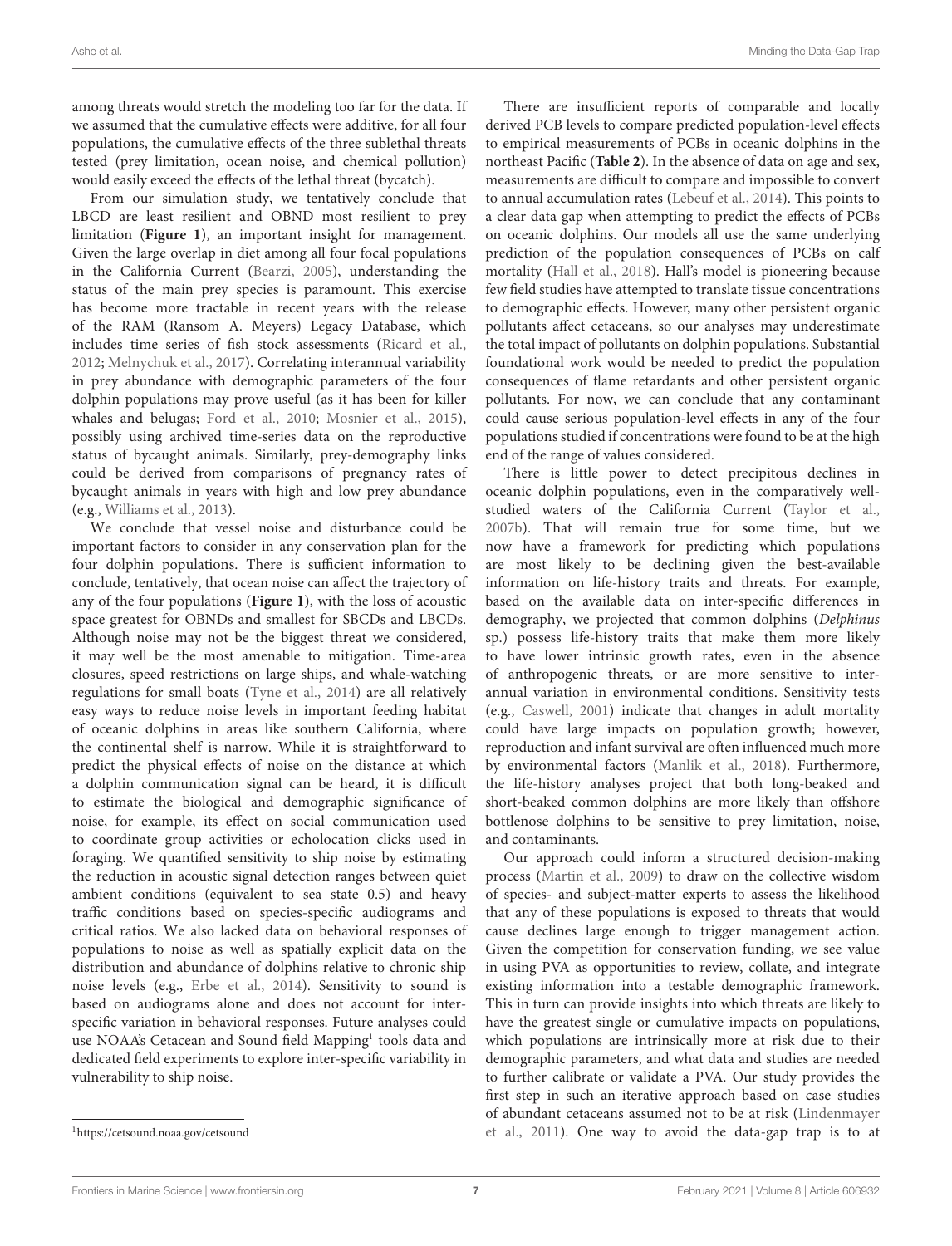least periodically allocate funds to monitor all marine mammal populations irrespective of conservation status [\(Hammond et al.,](#page-7-10) [2013\)](#page-7-10) and to keep human-caused mortality rates sufficiently low that populations never become depleted below some agreed-upon level [\(Wade,](#page-8-37) [1998\)](#page-8-37).

## DATA AVAILABILITY STATEMENT

The original contributions presented in the study are included in the article/supplementary material, further inquiries can be directed to the corresponding author/s.

## **REFERENCES**

- <span id="page-7-21"></span>Aguilar, A., Borrell, A., and Reijnders, P. J. H. (2002). Geographical and temporal variation in levels of organochlorine contaminants in marine mammals. Mar. Environ. Res. 53, 425–452. [doi: 10.1016/s0141-1136\(01\)00128-3](https://doi.org/10.1016/s0141-1136(01)00128-3)
- <span id="page-7-17"></span>Ashe, E. (2015). Ecology of Pacific White-Sided Dolphins (Lagenorhynchus obliquidens) in the Coastal Waters of British Columbia, Canada. Doctoral dissertation, St Andrews, Scotland: University of St Andrews.
- <span id="page-7-16"></span>Barlow, J., and Forney, K. A. (2007). Abundance and population density of cetaceans in the California current ecosystem. Fish. Bull. 105, 509–526.
- <span id="page-7-28"></span>Bearzi, M. (2005). Habitat partitioning by three species of dolphins in Santa Monica Bay, California. Bull. South. Calif. Acad. Sci. 104, 113–124. [doi: 10.3160/0038-](https://doi.org/10.3160/0038-3872(2005)104[113:hpbtso]2.0.co;2) [3872\(2005\)104\[113:hpbtso\]2.0.co;2](https://doi.org/10.3160/0038-3872(2005)104[113:hpbtso]2.0.co;2)
- <span id="page-7-12"></span>Bland, L. M., Collen, B., Orme, C. D. L., and Bielby, J. (2015). Predicting the conservation status of data−deficient species. Conserv. Biol. 29, 250–259. [doi:](https://doi.org/10.1111/cobi.12372) [10.1111/cobi.12372](https://doi.org/10.1111/cobi.12372)
- <span id="page-7-6"></span>Booth, C. G., Sinclair, R. R., and Harwood, J. (2020). Methods for monitoring for the population consequences of disturbance in marine mammals: a review. Front. Mar. Sci. 28:115. [doi: 10.3389/fmars.2020.00115](https://doi.org/10.3389/fmars.2020.00115)
- <span id="page-7-25"></span>Bottrill, M. C., Joseph, L. N., Carwardine, J., Bode, M., Cook, C., Game, E. T., et al. (2008). Is conservation triage just smart decision making? Trends Ecol. Evol. 23, 649–654. [doi: 10.1016/j.tree.2008.07.007](https://doi.org/10.1016/j.tree.2008.07.007)
- <span id="page-7-7"></span>Carretta, J. V., Oleson, E. M., Weller, D. W., Lang, A. R., Forney, K. A., Baker, J., et al. (2015). U.S. Pacific Marine Mammal Stock Assessments: 2014. U.S. Department of Commerce, NOAA Technical Memorandum NOAA-TM-NMFS-SWFSC-549.
- <span id="page-7-30"></span>Caswell, H. (2001). Matrix Population Models: Construction, Analysis, and Interpretation, 2nd edn, Sunderland, MA: Sinauer Associates.
- <span id="page-7-0"></span>Caughley, G. (1994). Directions in conservation biology. J. Anim. Ecol. 63, 215– 244.
- <span id="page-7-14"></span>Chaudhary, V., and Oli, M. K. (2020). A critical appraisal of population viability analysis. Conserv. Biol. 34, 26–40. [doi: 10.1111/cobi.13414](https://doi.org/10.1111/cobi.13414)
- <span id="page-7-11"></span>Côté, I. M., Darling, E. S., and Brown, C. J. (2016). Interactions among ecosystem stressors and their importance in conservation. Proc. R. Soc. B Biol. Sci. 283:20152592. [doi: 10.1098/rspb.2015.2592](https://doi.org/10.1098/rspb.2015.2592)
- <span id="page-7-15"></span>Coulson, T., Mace, G. M., Hudson, E., and Possingham, H. (2001). The use and abuse of population viability analysis. Trends Ecol. Evol. 16, 219–221. [doi:](https://doi.org/10.1016/s0169-5347(01)02137-1) [10.1016/s0169-5347\(01\)02137-1](https://doi.org/10.1016/s0169-5347(01)02137-1)
- <span id="page-7-13"></span>Cunha, H. A., de Castro, R. L., Secchi, E. R., Crespo, E. A., Lailson-Brito, J., Azevedo, A. F., et al. (2015). Molecular and morphological differentiation of common dolphins (Delphinus sp.) in the Southwestern Atlantic: testing the two species hypothesis in sympatry. PLoS One 10:e0140251. [doi: 10.1371/journal.](https://doi.org/10.1371/journal.pone.0140251) [pone.0140251](https://doi.org/10.1371/journal.pone.0140251)
- <span id="page-7-4"></span>Ellsworth, J. W., and McComb, B. C. (2003). Potential effects of passenger pigeon flocks on the structure and composition of presettlement forests of eastern North America. Conserv. Biol. 17, 1548–1558. [doi: 10.1111/j.1523-1739.2003.](https://doi.org/10.1111/j.1523-1739.2003.00230.x) [00230.x](https://doi.org/10.1111/j.1523-1739.2003.00230.x)
- <span id="page-7-20"></span>Erbe, C., Reichmuth, C., Cunningham, K., Lucke, K., and Dooling, R. (2016). Communication masking in marine mammals: a review and research strategy. Mar. Pollut. Bull. 103, 15–38. [doi: 10.1016/j.marpolbul.2015.](https://doi.org/10.1016/j.marpolbul.2015.12.007) [12.007](https://doi.org/10.1016/j.marpolbul.2015.12.007)

## AUTHOR CONTRIBUTIONS

EA: study design, data analysis, and writing. RW and RL: study design, analysis, and writing. CC, CE, AH, PH, RR, and NV: study design and writing. All authors contributed to the article and approved the submitted version.

# FUNDING

This work was supported by Save Our Coast, Sitka Foundation, and McLean Foundation.

- <span id="page-7-29"></span>Erbe, C., Williams, R., Sandilands, D., and Ashe, E. (2014). Identifying modeled ship noise hotspots for marine mammals of Canada's Pacific region. PLoS One 9:e89820. [doi: 10.1371/journal.pone.0089820](https://doi.org/10.1371/journal.pone.0089820)
- <span id="page-7-19"></span>Ford, J. K. B., Ellis, G. M., Olesiuk, P. F., and Balcomb, K. C. (2010). Linking killer whale survival and prey abundance: food limitation in the oceans' apex predator? Biol. Lett. 6, 139–142. [doi: 10.1098/rsbl.2009.0468](https://doi.org/10.1098/rsbl.2009.0468)
- <span id="page-7-2"></span>Gaston, K. J. (2010). Valuing common species. Science 327, 154–155. [doi: 10.1126/](https://doi.org/10.1126/science.1182818) [science.1182818](https://doi.org/10.1126/science.1182818)
- <span id="page-7-1"></span>Gaston, K. J., and Fuller, R. A. (2008). Commonness, population depletion and conservation biology. Trends Ecol. Evol. 23, 14–19. [doi: 10.1016/j.tree.2007.11.](https://doi.org/10.1016/j.tree.2007.11.001) [001](https://doi.org/10.1016/j.tree.2007.11.001)
- <span id="page-7-9"></span>Gerrodette, T. (2009). "The tuna-dolphin issue A2," in Encyclopedia of Marine Mammals, 2nd Edn, eds W. F. Perrin, B. Würsig, and J. G. M. Thewissen (London: Academic Press), 1192–1195. [doi: 10.1016/b978-0-12-373553-9.](https://doi.org/10.1016/b978-0-12-373553-9.00272-8) [00272-8](https://doi.org/10.1016/b978-0-12-373553-9.00272-8)
- <span id="page-7-23"></span>Hall, A. J., McConnell, B. J., Rowles, T. K., Aguilar, A., Borrell, A., Schwacke, L., et al. (2006). Individual-based model framework to assess population consequences of polychlorinated biphenyl exposure in Bottlenose dolphins. Environ. Health Perspect. 114, 60–64. [doi: 10.1289/ehp.8053](https://doi.org/10.1289/ehp.8053)
- <span id="page-7-24"></span>Hall, A. J., McConnell, B. J., Schwacke, L. H., Ylitalo, G. M., Williams, R., and Rowles, T. K. (2018). Predicting the effects of polychlorinated biphenyls on cetacean populations through impacts on immunity and calf survival. Environ. Pollut. 233, 407–418. [doi: 10.1016/j.envpol.2017.10.074](https://doi.org/10.1016/j.envpol.2017.10.074)
- <span id="page-7-10"></span>Hammond, P. S., Macleod, K., Berggren, P., Borchers, D. L., Burt, L., Cañadas, A., et al. (2013). Cetacean abundance and distribution in European Atlantic shelf waters to inform conservation and management. Biol. Conserv. 164, 107–122. [doi: 10.1016/j.biocon.2013.04.010](https://doi.org/10.1016/j.biocon.2013.04.010)
- <span id="page-7-3"></span>Jackson, J. B., Kirby, M. X., Berger, W. H., Bjorndal, K. A., Botsford, L. W., Bourque, B. J., et al. (2001). Historical overfishing and the recent collapse of coastal ecosystems. Science 293, 629–637. [doi: 10.1126/science.1059199](https://doi.org/10.1126/science.1059199)
- <span id="page-7-8"></span>Jepson, P. D., Arbelo, M., Deaville, R., Patterson, I. A., Castro, P., Baker, J. R., et al. (2003). Gas-bubble lesions in stranded cetaceans. Nature 425, 575–576. [doi: 10.1038/425575a](https://doi.org/10.1038/425575a)
- <span id="page-7-27"></span>Joseph, L. N., Maloney, R. F., and Possingham, H. P. (2009). Optimal allocation of resources among threatened species: a project prioritization protocol. Conserv. Biol. 23, 328–338. [doi: 10.1111/j.1523-1739.2008.01124.x](https://doi.org/10.1111/j.1523-1739.2008.01124.x)
- <span id="page-7-22"></span>Kajiwara, N., Kamikawa, S., Ramu, K., Ueno, D., Yamada, T. K., Subramanian, A., et al. (2006). Geographical distribution of polybrominated diphenyl ethers (PBDEs) and organochlorines in small cetaceans from Asian waters. Chemosphere 64, 287–295. [doi: 10.1016/j.chemosphere.2005.12.013](https://doi.org/10.1016/j.chemosphere.2005.12.013)
- <span id="page-7-26"></span>Kareiva, P., and Marvier, M. (2003). Conserving biodiversity coldspots: recent calls to direct conservation funding to the world's biodiversity hotspots may be bad investment advice. Am. Sci. 91, 344–351. [doi: 10.1511/2003.](https://doi.org/10.1511/2003.4.344) [4.344](https://doi.org/10.1511/2003.4.344)
- <span id="page-7-5"></span>Kaschner, K., Quick, N. J., Jewell, R., Williams, R., and Harris, C. M. (2012). Global coverage of cetacean line-transect surveys: status quo, data gaps and future challenges. PLoS One 7:e44075. [doi: 10.1371/journal.pone.0044075](https://doi.org/10.1371/journal.pone.0044075)
- <span id="page-7-18"></span>Kellar, N. M., Trego, M. L., Chivers, S. J., Archer, F. I., and Perryman, W. L. (2014). From progesterone in biopsies to estimates of pregnancy rates: large scale reproductive patterns of two sympatric species of common dolphin, Delphinus spp. off California, USA and Baja, Mexico. Bull. South. Calif. Acad. Sci. 113, 58–80. [doi: 10.3160/0038-3872-113.2.58](https://doi.org/10.3160/0038-3872-113.2.58)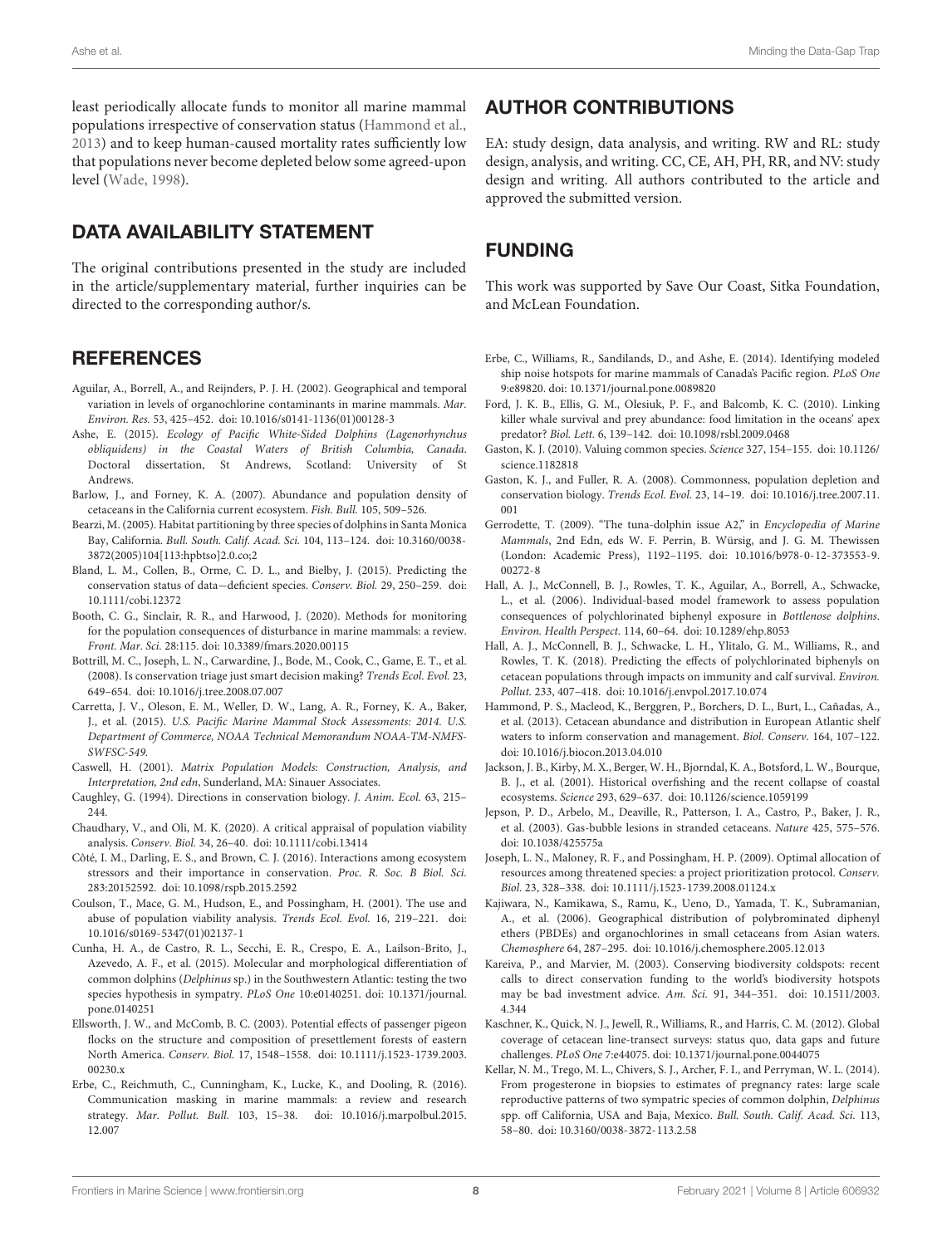- <span id="page-8-16"></span>Lacy, R. C. (2000). Structure of the VORTEX simulation model for population viability analysis. Ecol. Bull. 48, 191–203.
- <span id="page-8-18"></span>Lacy, R. C., and Pollak, J. P. (2015). Vortex: A Stochastic Simulation of the Extinction Process. Version 10.0. Brookfield, IL: Chicago Zoological Society, Brookfield Zoological Society.
- <span id="page-8-33"></span>Lebeuf, M., Noël, M., Raach, M., and Trottier, S. (2014). A twenty-one year temporal trend of persistent organic pollutants in St. Lawrence Estuary beluga, Canada. Sci. Total Environ. 485, 377–386. [doi: 10.1016/j.scitotenv.2014.](https://doi.org/10.1016/j.scitotenv.2014.03.097) [03.097](https://doi.org/10.1016/j.scitotenv.2014.03.097)
- <span id="page-8-36"></span>Lindenmayer, D. B., Wood, J. T., McBurney, L., MacGregor, C., Youngentob, K., and Banks, S. C. (2011). How to make a common species rare: a case against conservation complacency. Biol. Conserv. 144, 1663–1672. [doi: 10.1016/](https://doi.org/10.1016/j.biocon.2011.02.022) [j.biocon.2011.02.022](https://doi.org/10.1016/j.biocon.2011.02.022)
- <span id="page-8-34"></span>Manlik, O., Lacy, R. C., and Sherwin, W. B. (2018). Applicability and limitations of sensitivity analyses for wildlife management. J. Appl. Ecol. 55, 1430–1440. [doi: 10.1111/1365-2664.13044](https://doi.org/10.1111/1365-2664.13044)
- <span id="page-8-35"></span>Martin, J., Runge, M. C., Nichols, J. D., Lubow, B. C., and Kendall, W. L. (2009). Structured decision making as a conceptual framework to identify thresholds for conservation and management. Ecol. Appl. 19, 1079–1090. [doi: 10.1890/08-](https://doi.org/10.1890/08-0255.1) [0255.1](https://doi.org/10.1890/08-0255.1)
- <span id="page-8-7"></span>Martín-López, B., González, J. A., and Montes, C. (2011). The pitfall-trap of species conservation priority setting. Biodivers. Conserv. 20, 663–682. [doi: 10.1007/](https://doi.org/10.1007/s10531-010-9973-z) [s10531-010-9973-z](https://doi.org/10.1007/s10531-010-9973-z)
- <span id="page-8-24"></span>McDonald, M. A., Hildebrand, J. A., and Wiggins, S. M. (2006). Increases in deep ocean ambient noise in the Northeast Pacific west of San Nicolas Island, California. J. Acoust. Soc. Am. 120, 711–718. [doi: 10.1121/1.2216565](https://doi.org/10.1121/1.2216565)
- <span id="page-8-9"></span>McGowen, M. R., Spaulding, M., and Gatesy, J. (2009). Divergence date estimation and a comprehensive molecular tree of extant cetaceans. Mol. Phylogenet. Evol. 53, 891–906. [doi: 10.1016/j.ympev.2009.08.018](https://doi.org/10.1016/j.ympev.2009.08.018)
- <span id="page-8-10"></span>McGowen, M. R., Tsagkogeorga, G., Álvarez-Carretero, S., dos Reis, M., Struebig, M., Deaville, R., et al. (2020). Phylogenomic resolution of the cetacean tree of life using target sequence capture. Syst. Biol. 69, 479–501. [doi: 10.1093/sysbio/](https://doi.org/10.1093/sysbio/syz068) [syz068](https://doi.org/10.1093/sysbio/syz068)
- <span id="page-8-31"></span>Melnychuk, M. C., Peterson, E., Elliott, M., and Hilborn, R. (2017). Fisheries management impacts on target species status. Proc. Natl. Acad. Sci. U.S.A. 114, 178–183. [doi: 10.1073/pnas.1609915114](https://doi.org/10.1073/pnas.1609915114)
- <span id="page-8-3"></span>Mooers, A., Prugh, L., Festa-Bianchet, M., and Hutchings, J. (2007). Biases in legal listing under Canadian endangered species legislation. Conserv. Biol. 21, 572–575. [doi: 10.1111/j.1523-1739.2007.00689.x](https://doi.org/10.1111/j.1523-1739.2007.00689.x)
- <span id="page-8-23"></span>Moon, H.-B., Kannan, K., Choi, M., Yu, J., Choi, H.-G., An, Y.-R., et al. (2010). Chlorinated and brominated contaminants including PCBs and PBDEs in minke whales and common dolphins from Korean coastal waters. J. Hazard. Mater. 179, 735–741. [doi: 10.1016/j.jhazmat.2010.](https://doi.org/10.1016/j.jhazmat.2010.03.063) [03.063](https://doi.org/10.1016/j.jhazmat.2010.03.063)
- <span id="page-8-20"></span>Mosnier, A., Doniol-Valcroze, T., Gosselin, J. F., Lesage, V., Measures, L. N., and Hammill, M. O. (2015). Insights into processes of population decline using an integrated population model: The case of the St. Lawrence Estuary beluga (Delphinapterus leucas). Ecol. Model. 314, 15–31. [doi: 10.1016/j.ecolmodel.](https://doi.org/10.1016/j.ecolmodel.2015.07.006) [2015.07.006](https://doi.org/10.1016/j.ecolmodel.2015.07.006)
- <span id="page-8-11"></span>Perrin, W. F., Thieleking, J. L., Walker, W. A., Archer, F. I., and Robertson, K. M. (2011). Common bottlenose dolphins (Tursiops truncatus) in California waters: cranial differentiation of coastal and offshore ecotypes. Mar. Mammal Sci. 27, 769–792. [doi: 10.1111/j.1748-7692.2010.00](https://doi.org/10.1111/j.1748-7692.2010.00442.x) [442.x](https://doi.org/10.1111/j.1748-7692.2010.00442.x)
- <span id="page-8-15"></span>Reed, J. M., Mills, L. S., Dunning, J. B. Jr., Menges, E. S., McKelvey, K. S., Frye, R., et al. (2002). Emerging issues in population viability analysis. Conserv. Biol. 16, 7–19.
- <span id="page-8-27"></span>Restani, M., and Marzluff, J. M. (2002). Funding extinction? Biological needs and political realities in the allocation of resources to endangered species recovery: an existing priority system, which should guide the fish and wildlife service in endangered species recovery, is ineffective, and current spending patterns decrease long-term viability of island species. Bioscience 52, 169–177. [doi:](https://doi.org/10.1641/0006-3568(2002)052[0169:febnap]2.0.co;2) [10.1641/0006-3568\(2002\)052\[0169:febnap\]2.0.co;2](https://doi.org/10.1641/0006-3568(2002)052[0169:febnap]2.0.co;2)
- <span id="page-8-4"></span>Reynolds, J. E. III, Marsh, H., and Ragen, T. J. (2009). Marine mammal conservation. Endanger. Species Res. 7, 23–28.
- <span id="page-8-30"></span>Ricard, D., Minto, C., Jensen, O. P., and Baum, J. K. (2012). Examining the knowledge base and status of commercially exploited marine species with the

RAM legacy stock assessment database. Fish Fish. 13, 380–398. [doi: 10.1111/j.](https://doi.org/10.1111/j.1467-2979.2011.00435.x) [1467-2979.2011.00435.x](https://doi.org/10.1111/j.1467-2979.2011.00435.x)

- <span id="page-8-2"></span>Roman, J., Altman, I., Dunphy-Daly, M. M., Campbell, C., Jasny, M., and Read, A. J. (2013). The marine mammal protection act at 40: status, recovery, and future of US marine mammals. Ann. N. Y. Acad. Sci. 1286, 29–49. [doi: 10.1111/nyas.](https://doi.org/10.1111/nyas.12040) [12040](https://doi.org/10.1111/nyas.12040)
- <span id="page-8-19"></span>Rowland, J. A., Lee, C. K., Bland, L. M., and Nicholson, E. (2020). Testing the performance of ecosystem indices for biodiversity monitoring. Ecol. Indic. 116:106453. [doi: 10.1016/j.ecolind.2020.106453](https://doi.org/10.1016/j.ecolind.2020.106453)
- <span id="page-8-14"></span>Ruggiero, L. F., Hayward, G. D., and Squires, J. R. (1994). Viability analysis in biological evaluations: concepts of population viability analysis, biological population, and ecological scale. Conserv. Biol. 8, 364–372. [doi: 10.1046/j.1523-](https://doi.org/10.1046/j.1523-1739.1994.08020364.x) [1739.1994.08020364.x](https://doi.org/10.1046/j.1523-1739.1994.08020364.x)
- <span id="page-8-1"></span>Sekercioglu, C. H. (2006). Increasing awareness of avian ecological function. Trends Ecol. Evol. 21, 464–471. [doi: 10.1016/j.tree.2006.05.007](https://doi.org/10.1016/j.tree.2006.05.007)
- <span id="page-8-0"></span>Soulé, E. M. (1991). Conservation: tactics for a constant crisis. Science 253, 744–750. [doi: 10.1126/science.253.5021.744](https://doi.org/10.1126/science.253.5021.744)
- <span id="page-8-8"></span>Sutherland, W. J., Fleishman, E., Mascia, M. B., Pretty, J., and Rudd, M. A. (2011). Methods for collaboratively identifying research priorities and emerging issues in science and policy. Methods Ecol. Evol. 2, 238–247. [doi: 10.1111/j.2041-210x.](https://doi.org/10.1111/j.2041-210x.2010.00083.x) [2010.00083.x](https://doi.org/10.1111/j.2041-210x.2010.00083.x)
- <span id="page-8-17"></span>Taylor, B. L., Chivers, S. J., Larese, J., and Perrin, W. F. (2007a). Generation Length and Percent Mature Estimates for IUCN Assessments of Cetaceans. Administrative Report LJ-07-01. La Jolla, CA: Southwest Fisheries Science Center, 24.
- <span id="page-8-29"></span>Taylor, B. L., and Gerrodette, T. (1993). The uses of statistical power in conservation biology: the vaquita and northern spotted owl. Conserv. Biol. 7, 489–500. [doi:](https://doi.org/10.1046/j.1523-1739.1993.07030489.x) [10.1046/j.1523-1739.1993.07030489.x](https://doi.org/10.1046/j.1523-1739.1993.07030489.x)
- <span id="page-8-13"></span>Taylor, B. L., Martien, K., and Morin, P. (2010). "Identifying units to conserve using genetic data," in Marine Mammal Ecology and Conservation—a Handbook of Techniques, eds J. E. Reynolds, W. F. Perrin, R. R. Reeves, S. Montgomery, and T. J. Ragen (Oxford: Oxford University Press), 306–344.
- <span id="page-8-6"></span>Taylor, B. L., Martinez, M., Gerrodette, T., Barlow, J., and Hrovat, Y. N. (2007b). Lessons from monitoring trends in abundance of marine mammals. Mar. Mammal Sci. 23, 157–175. [doi: 10.1111/j.1748-7692.2006.00092.x](https://doi.org/10.1111/j.1748-7692.2006.00092.x)
- <span id="page-8-32"></span>Tyne, J., Loneragan, N., and Bejder, L. (2014). "The use of area–time closures as a tool to manage cetacean-watch tourism," in Whale-Watching: Sustainable Tourism and Ecological Management, eds J. Higham, L. Bejder, and R. Williams (New York, NY: Cambridge University Press), 242–260. [doi: 10.1017/](https://doi.org/10.1017/cbo9781139018166.020) [cbo9781139018166.020](https://doi.org/10.1017/cbo9781139018166.020)
- <span id="page-8-22"></span>Veirs, S., Veirs, V., and Wood, J. D. (2016). Ship noise in an urban estuary extends to frequencies used for echolocation by endangered killer whales. PeerJ 4:e1657. [doi: 10.7717/peerj.1657](https://doi.org/10.7717/peerj.1657)
- <span id="page-8-12"></span>Vollmer, N. L., Ashe, E., Brownell, R. L. Jr., Cipriano, F., Mead, J. G., Reeves, R. R., et al. (2019). Taxonomic revision of the dolphin genus Lagenorhynchus. Mar. Mammal Sci. 35, 957–1057. [doi: 10.1111/mms.](https://doi.org/10.1111/mms.12573) [12573](https://doi.org/10.1111/mms.12573)
- <span id="page-8-37"></span>Wade, P. (1998). Caluclating limits to the allowable human-caused mortality of Cetaceans and Pinnipeds. Mar. Mammal Sci. 14, 1–37. [doi: 10.1111/j.1748-](https://doi.org/10.1111/j.1748-7692.1998.tb00688.x) [7692.1998.tb00688.x](https://doi.org/10.1111/j.1748-7692.1998.tb00688.x)
- <span id="page-8-21"></span>Ward, E. J., Holmes, E. E., and Balcomb, K. C. (2009). Quantifying the effects of prey abundance on killer whale reproduction. J. Appl. Ecol. 46, 632–640. [doi: 10.1111/j.1365-2664.2009.01647.x](https://doi.org/10.1111/j.1365-2664.2009.01647.x)
- <span id="page-8-5"></span>Weilgart, L. S. (2007). The impacts of anthropogenic ocean noise on cetaceans and implications for management. Can. J. Zool. 85, 1091–1116. [doi: 10.1139/z07-](https://doi.org/10.1139/z07-101) [101](https://doi.org/10.1139/z07-101)
- <span id="page-8-28"></span>Wenz, G. M. (1962). Acoustic ambient noise in the ocean: spectra and sources. J. Acoust. Soc. Am. 34, 1936–1956. [doi: 10.1121/1.1909155](https://doi.org/10.1121/1.1909155)
- <span id="page-8-26"></span>Williams, R., Gero, S., Bejder, L., Calambokidis, J., Kraus, S. D., Lusseau, D., et al. (2011). Underestimating the damage: interpreting cetacean carcass recoveries in the context of the deepwater horizon/BP incident. Conserv. Lett. 4, 228–233. [doi: 10.1111/j.1755-263x.2011.00168.x](https://doi.org/10.1111/j.1755-263x.2011.00168.x)
- <span id="page-8-25"></span>Williams, R., Grand, J., Hooker, S. K., Buckland, S. T., Reeves, R. R., Rojas−Bracho, L., et al. (2014). Prioritizing global marine mammal habitats using density maps in place of range maps. Ecography 37, 212–220. [doi: 10.1111/j.1600-0587.2013.](https://doi.org/10.1111/j.1600-0587.2013.00479.x) [00479.x](https://doi.org/10.1111/j.1600-0587.2013.00479.x)